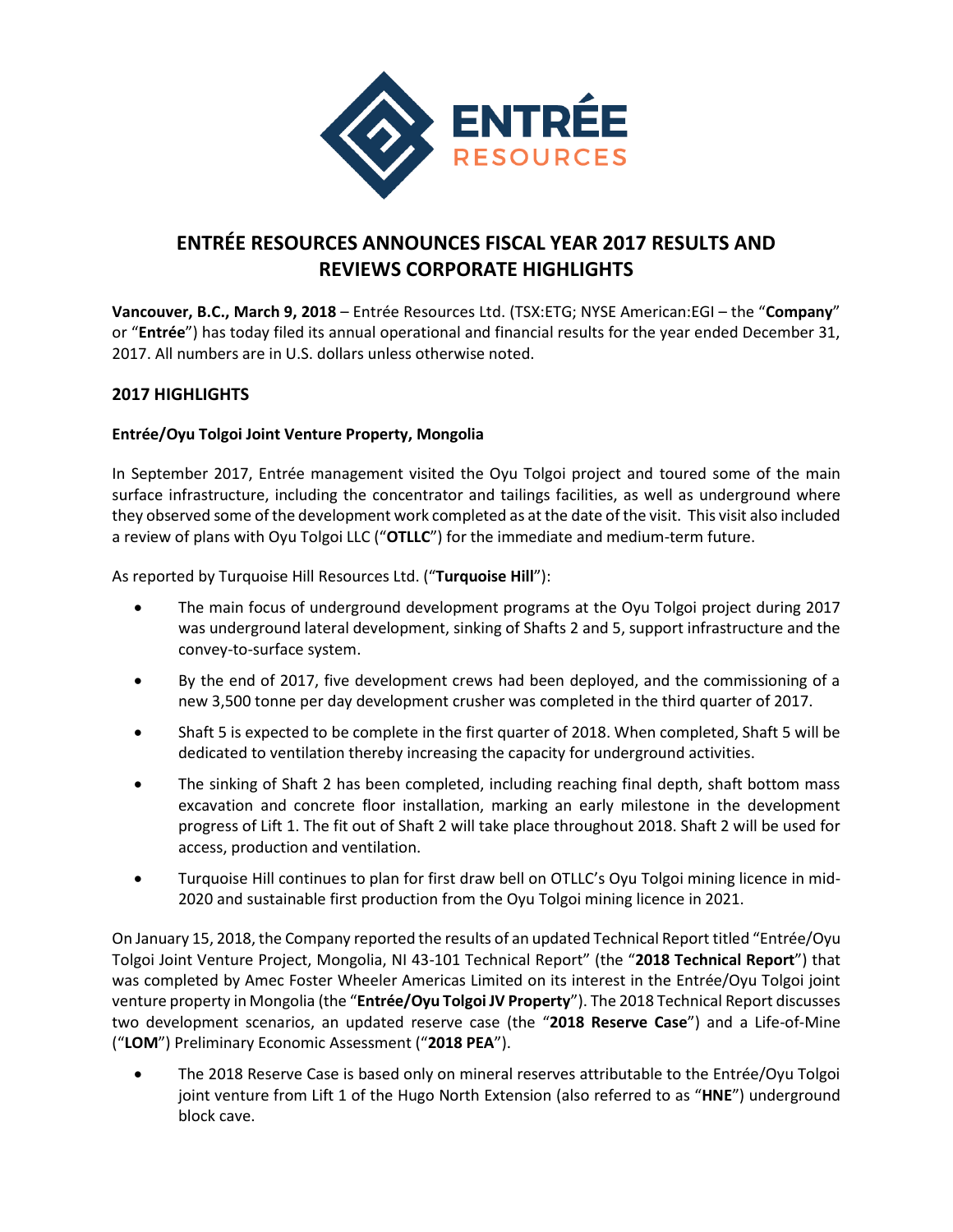• The 2018 PEA is an alternative development scenario completed at a conceptual level that assesses the inclusion of mineral resources from Hugo North Extension Lift 2 and Heruga into an overall mine plan with mineral resources from Hugo North Extension Lift 1. The 2018 PEA includes Indicated and Inferred resources from Hugo North Extension Lifts 1 and 2, and Inferred resources from Heruga.

| LOM financial highlights attributable to Entrée from the 2018 Reserve Case and the 2018 PEA |
|---------------------------------------------------------------------------------------------|
| include:                                                                                    |

|                                |       | 2018 Reserve Case | 2018 PEA <sup>(1)</sup> |                     |
|--------------------------------|-------|-------------------|-------------------------|---------------------|
|                                |       | <b>HNE Lift 1</b> | HNE Lift $1 +$ Lift 2   | HNE Lift 1+2+Heruga |
| LOM cash flow                  | \$M   |                   |                         |                     |
| Before-tax<br>$\bullet$        |       | \$382             | \$2,132                 | \$2,078             |
| After-tax<br>$\bullet$         |       | \$291             | \$1,595                 | \$1,522             |
| Net present value              | \$M   |                   |                         |                     |
| 5%<br>$\bullet$                |       | \$157             | \$505                   | \$512               |
| 8%<br>$\bullet$                |       | \$111             | \$277                   | \$278               |
| Mine life $(2)$                | Years | 14                | 33                      | $77*$               |
| Metal recovered <sup>(3)</sup> |       |                   |                         |                     |
| Copper<br>٠                    | Mlb   | 1,115             | 5,679                   | 10,497              |
| Gold<br>$\bullet$              | Koz   | 514               | 2,637                   | 9,367               |
| Silver                         | Koz   | 3,651             | 20,442                  | 45,378              |

*Notes:*

*1. Long term metal prices used in the net present value economic analyses are: copper \$3.00/lb, gold \$1,300.00/oz and silver \$19.00/oz.*

*2. \*The 2018 PEA covers a period from 2021 to 2097 (77 years), but there is an 11 year period (2054-2064) with no mining from the Entrée/Oyu Tolgoi JV Property when other mineralization from the Oyu Tolgoi mining licence is being mined and processed.*

*3. Entrée has a 20% attributable interest in the recovered metal.*

• The 2018 PEA demonstrates that Entrée's interest is multi-generational, with potential to deliver over \$2.1 billion in undiscounted before-tax cash flow just from Hugo North Extension Lifts 1 and 2 over the first 33 years of production. After-tax, this equates to a net present value at 8% of \$277 million. The 2018 PEA also brings resources from Heruga into the mine plan, but these are not scheduled to be mined until much later in the life of the Oyu Tolgoi project. Although the Heruga deposit provides considerable flexibility for future mine planning and development options, additional technical work is needed to establish the mineral resources and costs with greater certainty and to enable investors to better understand the true value of the Heruga deposit.

The economic analysis in the 2018 PEA does not have as high a level of certainty as the 2018 Reserve Case. The 2018 PEA is preliminary in nature and includes Inferred mineral resources that are considered too speculative geologically to have the economic considerations applied to them that would enable them to be categorized as mineral reserves, and there is no certainty that the 2018 PEA will be realized. Mineral resources are not mineral reserves and do not have demonstrated economic viability.

#### **Corporate**

In January 2017, the Company closed a non-brokered private placement of 18,529,484 units of the Company at a price of C\$0.41 per unit for gross proceeds of approximately C\$7.6 million. Each unit consisted of one common share and one-half of one transferable common share purchase warrant that entitled the holder to purchase one additional common share of the Company for a period of five years following the date of issuance.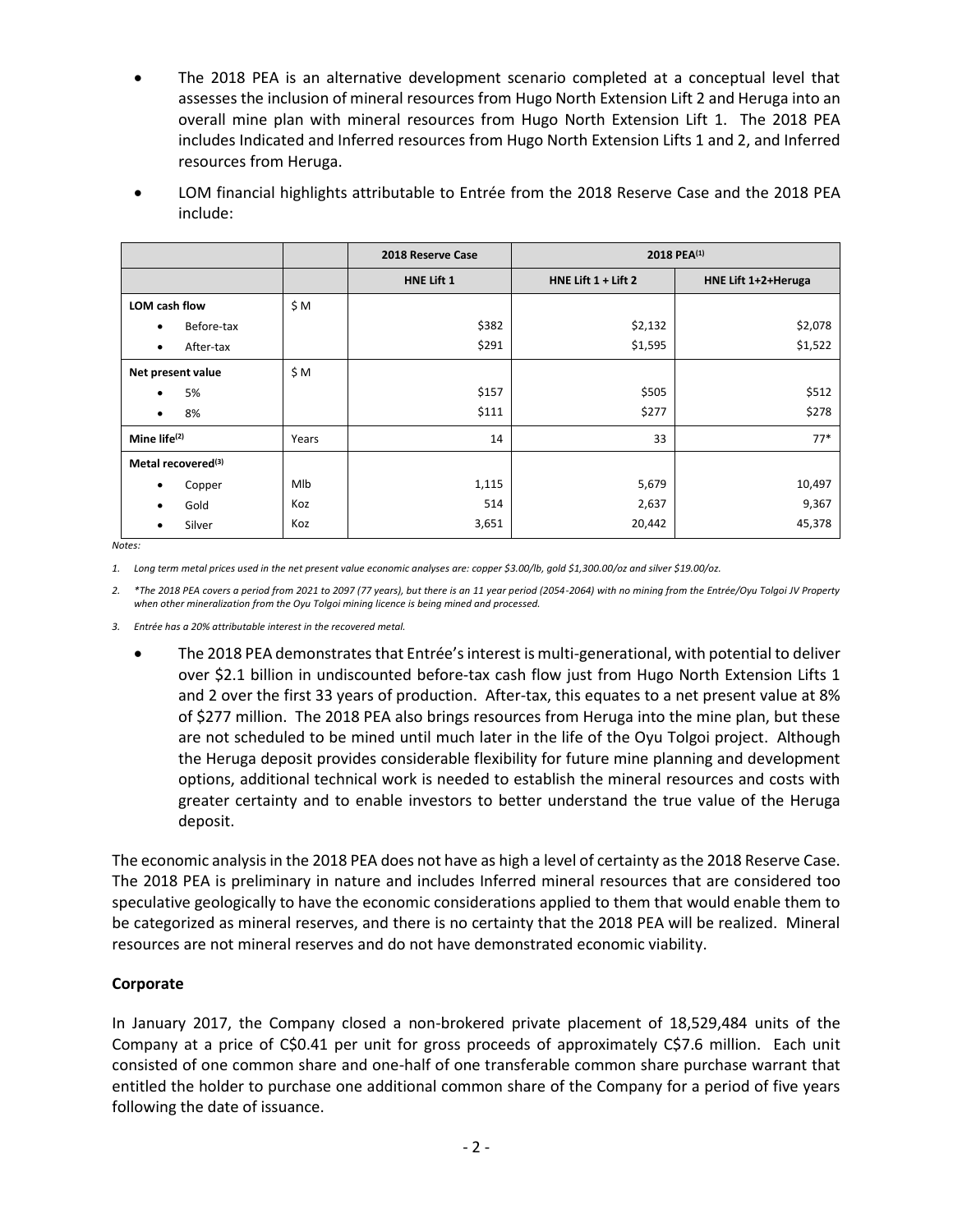On May 9, 2017, the Company completed a strategic reorganization of Entrée's business through a plan of arrangement under Section 288 of the *Business Corporations Act* (British Columbia). Entrée's U.S. based assets, the Ann Mason Project and Lordsburg property, were transferred to a newly incorporated company, Mason Resources Corp. ("**Mason Resources**") (TSX:MNR and OTCQB:MSSNF) and Entrée shareholders exchanged their old Entrée shares for shares of two separate and focused, well-capitalized, debt-free TSX-listed companies, each with a high quality advanced project (the "**Arrangement**"). The reorganization provides new and existing shareholders with optionality as to investment strategy and risk profile.

On May 9, 2017, the Company changed its name from Entrée Gold Inc. to Entrée Resources Ltd.

On May 9, 2017, the Company entered into an Administrative Services Agreement with Mason Resources, pursuant to which Entrée provides office space, furnishings and equipment, communications facilities and personnel necessary for Mason Resources to fulfill its basic day-to-day head office and executive responsibilities on a pro-rata cost-recovery basis.

Q4 2017 net loss from continuing operations was \$1.1 million as compared to Q4 2016 (\$0.5 million). For the full 2017 year, net loss from continuing operations was \$3.0 million, which is a reduction of 6% compared to 2016 (\$3.2 million).

As at December 31, 2017, cash on hand was \$7.1 million and there was a working capital balance of \$7.2 million.

# **OUTLOOK AND STRATEGY**

#### **Entrée/Oyu Tolgoi JV Property**

With the completion and filing of the 2018 Technical Report, the Company is now focused on:

- Assessing opportunities to crystallize value ahead of production from the Entrée/Oyu Tolgoi JV Property.
- Streamlining Entrée's joint venture interest.
- Educating the market about the risk profile associated with Entrée's interest in the Entrée/Oyu Tolgoi JV Property.
- Working with Entrée's joint venture partners to advance any exploration opportunities on the Entrée/Oyu Tolgoi JV Property that may exist, including several near surface targets that have been identified.

#### **Corporate**

With the completion of the Arrangement in May 2017 and the filing of the 2018 Technical Report in January 2018, the Company's focus will be to maximize investor awareness on the results of the 2018 Technical Report and what this report means to the Company and all stakeholders, both current and potential.

Corporate costs, which include Mongolian site management, marketing and compliance costs, are estimated between \$1.2 million and \$1.5 million for the 2018 year.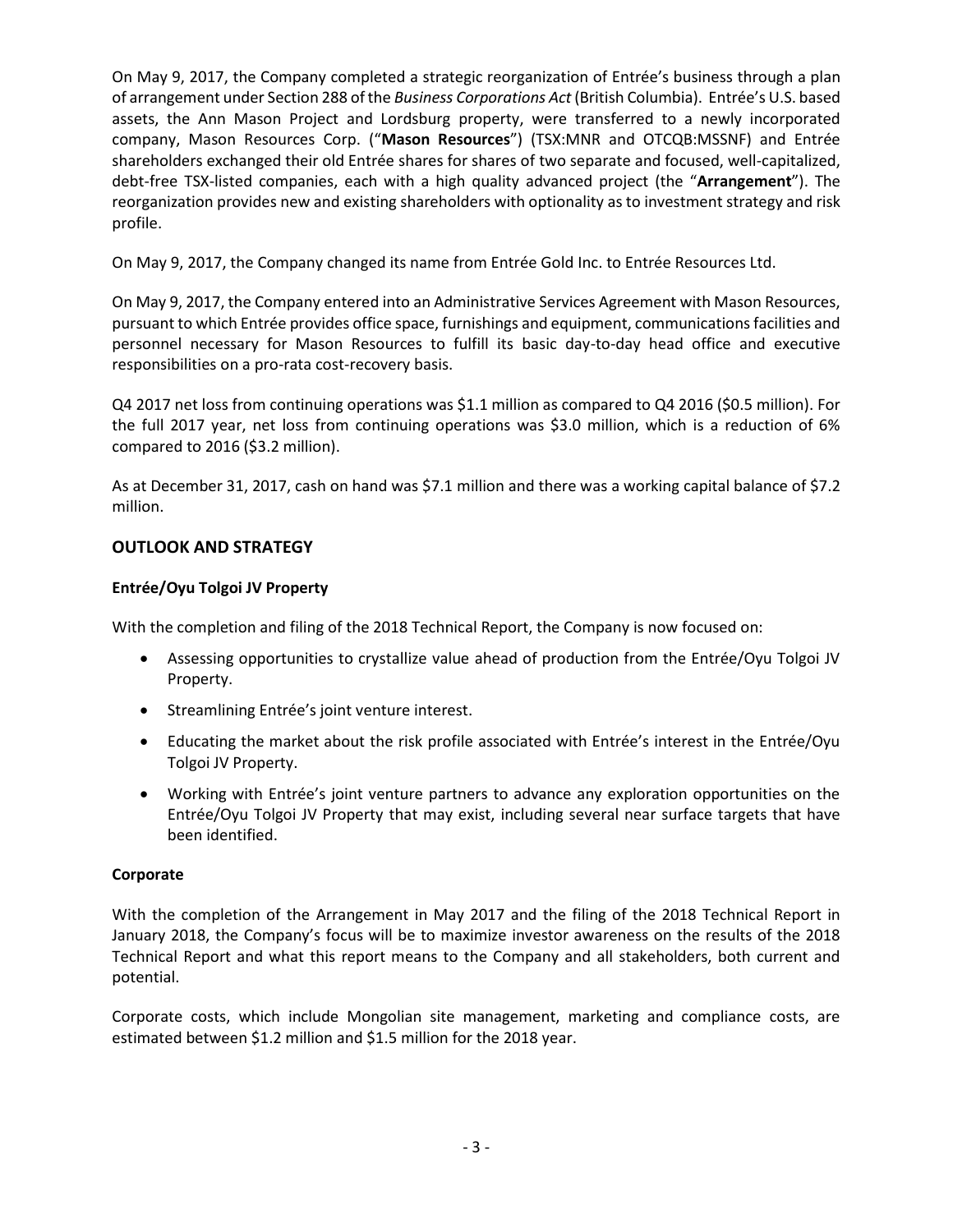#### **SUMMARY OF OPERATING RESULTS**

For the year ended December 31, 2017, operating loss was \$3.1 million and was 3% higher than the comparative period in 2016 due mainly to expenditures of \$0.2 million for the 2018 Technical Report. The operating loss for the 2017 year was 51% lower than the comparative period in 2015 due to various cost reductions mentioned below.

The Company's exploration costs in 2017 were \$0.3 million, comprised of \$0.1 million in administration costs for Mongolia, and \$0.2 million in holding costs on all other properties. The 2017 expenditures were 32% and 80% lower than the exploration expenditures for the comparative 2016 and 2015 periods, respectively. This was mainly the result of Mongolia camp closures and staff reductions in those years.

General and administration expenditures in 2017 were \$2.3 million, and were comparable to the same period in 2016 and 50% lower than the comparative 2015 period due to a reduction in corporate personnel and overhead costs in 2016 and 2015.

Total assets as at December 31, 2017 are \$8.3 million and are substantially lower than the comparative periods (2016 - \$53.3 million and 2015 - \$61.7 million) due to the completion of the Arrangement and the resulting spin-out of the U.S. based assets into Mason Resources.

The Company's Annual Financial Statements, Management's Discussion and Analysis ("**MD&A**") and Annual Information Form are available on the Company website a[t www.EntreeResourcesLtd.com](http://www.entreeresourcesltd.com/) and on SEDAR at [www.sedar.com.](http://www.sedar.com/) The Company's Annual Report on Form 40-F ("**Annual Report**") has been filed with the U.S. Securities and Exchange Commission ("**SEC**"), and is available on the Company website at [www.EntreeResoucesLtd.com](http://www.entreeresoucesltd.com/) and a[t www.sec.gov.edgar.shtml.](http://www.sec.gov.edgar.shtml/) Shareholders can receive a hard copy of the Company's audited Annual Financial Statements upon request.

# **ABOUT THE ENTRÉE/OYU TOLGOI JV PROPERTY**

The Oyu Tolgoi project includes two separate land holdings: the Oyu Tolgoi mining licence, which is held 100% by OTLLC (66% Turquoise Hill; 34% Government of Mongolia), and the Entrée/Oyu Tolgoi JV Property, which is a partnership between Entrée and OTLLC. Rio Tinto is managing the construction of Lift 1 of the Hugo North underground block cave on both the Oyu Tolgoi mining licence and the Entrée/Oyu Tolgoi JV Property. The portion of the Hugo North copper-gold deposit that lies on the Entrée/Oyu Tolgoi JV Property is known as Hugo North Extension. The Entrée/Oyu Tolgoi JV Property also includes the majority of the Heruga copper-gold-molybdenum deposit and a large prospective land package.

First development production from Hugo North Extension Lift 1 is expected in 2021. When Lift 1 underground mine development is completed, Oyu Tolgoi is expected to become the world's third largest copper mine.

## **QUALIFIED PERSON**

Robert Cinits, P.Geo., Entrée's Vice President, Corporate Development, a Qualified Person as defined by National Instrument 43-101 – *Standards of Disclosure for Mineral Projects*, has approved the technical information in this release. For further information on the Entrée/Oyu Tolgoi LLC JV Property, see the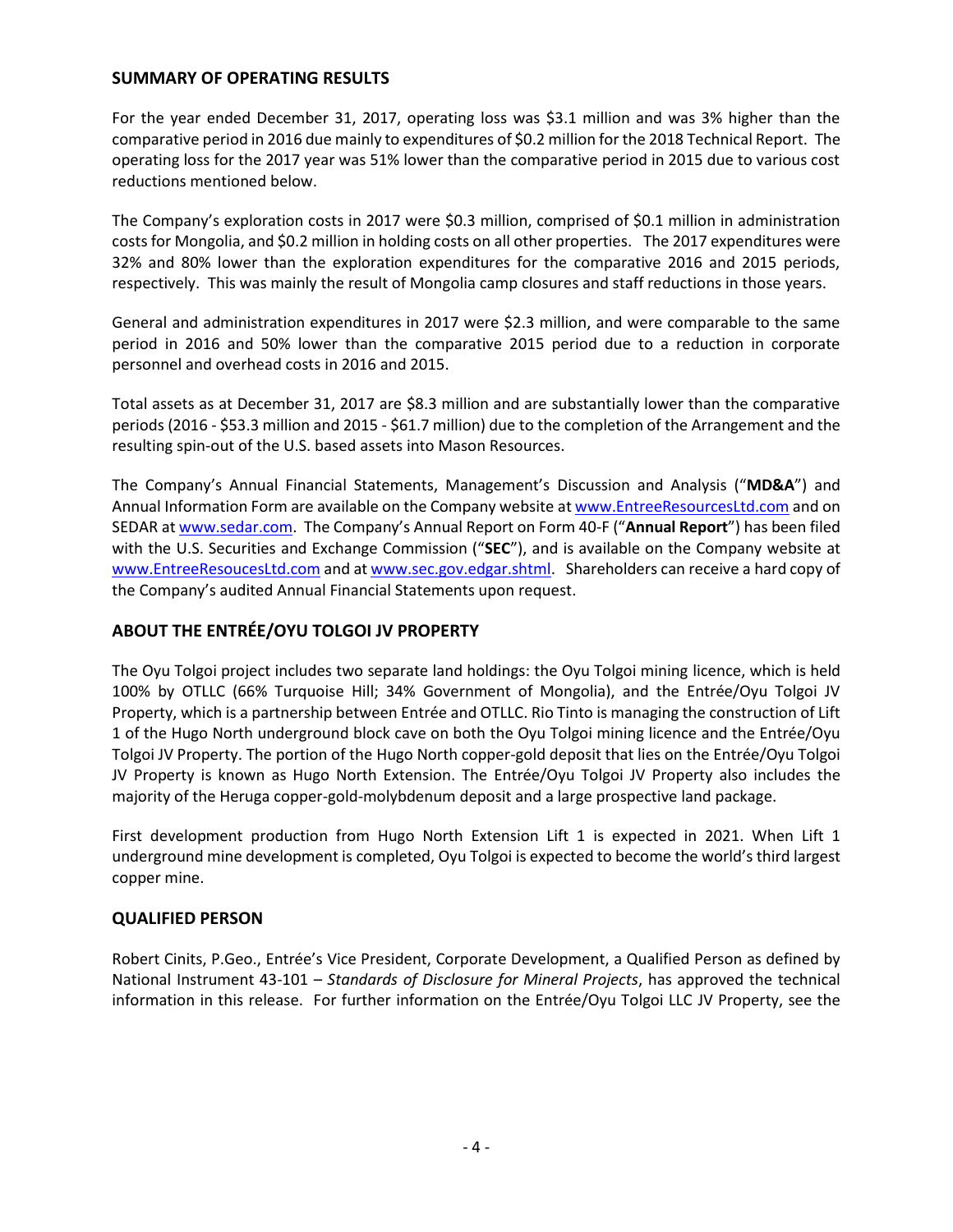Company's Technical Report, titled "Entrée/Oyu Tolgoi Joint Venture Project, Mongolia, NI 43-101 Technical Report", with an effective date of January 15, 2018, available on SEDAR at [www.sedar.com.](http://www.sedar.com/)

#### **CAUTIONARY NOTE TO U.S. INVESTORS**

The SEC permits U.S. mining companies, in their filings with the SEC, to disclose only those mineral deposits that a company can economically and legally extract or produce. The Company uses certain terms in this press release, such as "Measured", "Indicated" and "Inferred" resources, which the SEC guidelines strictly prohibit U.S. registered companies from including in their filings with the SEC. U.S. investors are urged to consider closely the disclosure in the Company's Annual Report which may be secured from the Company, or from the SEC website at [www.sec.gov.edgar.shtml.](http://www.sec.gov.edgar.shtml/)

# **ABOUT ENTRÉE RESOURCES LTD.**

Entrée Resources Ltd. is a well-funded Canadian mining company with a unique carried joint venture interest on a significant portion of one of the world's largest copper-gold projects – the Oyu Tolgoi project in Mongolia. Entrée has a 20% carried participating interest in the Entrée/Oyu Tolgoi joint venture, with a 30% interest in all mineralization identified above 560 metres elevation on the Entrée/Oyu Tolgoi JV Property. Sandstorm Gold Ltd., Rio Tinto and Turquoise Hill are major shareholders of Entrée, holding approximately 14%, 10% and 8% of the shares of the Company, respectively. More information about Entrée can be found a[t www.EntreeResourcesLtd.com.](http://www.entreeresourcesltd.com/)

#### **FURTHER INFORMATION**

David Jan Investor Relations Entrée Resources Ltd. Tel: 604-687-4777 | Toll Free: 1-866-368-7330 E-mail: [djan@EntreeResourcesLtd.com](mailto:djan@EntreeResourcesLtd.com)

*This News Release contains forward-looking statements within the meaning of the United States Private Securities Litigation Reform Act of 1995 and forward-looking information within the meaning of applicable Canadian securities laws with respect to corporate strategies and plans; requirements for additional capital; uses of funds; the value and potential value of assets and the ability of Entrée to maximize returns to shareholders; potential types of mining operations; construction and continued development of the Oyu Tolgoi underground mine; the expected timing of first development production from Lift 1 of the Entrée/Oyu Tolgoi JV Property; anticipated future production and mine life; the future prices of copper, gold, molybdenum and silver; the estimation of mineral reserves and resources; the realization of mineral reserve and resource estimates; anticipated future production, capital and operating costs, cash flows and mine life; potential discovery of new mineralized zones; potential metallurgical recoveries and grades; plans for future exploration and/or development programs and budgets; permitting time lines; anticipated business activities; proposed acquisitions and dispositions of assets; and future financial performance.*

In certain cases, forward-looking statements and information can be identified by the use of words such as "plans", "expects" or "does not expect", "is expected", "budgeted", "scheduled", "estimates", "forecasts", "intends", "anticipates", or "does not anticipate" or "believes" or variations of such words and phrases or statements that certain actions, events or results "may", "could", "would", "might", "will be taken", "occur" or "be *achieved". While the Company has based these forward-looking statements on its expectations about future events as at the date that such statements were prepared, the statements are not a guarantee of Entrée's future performance and are based on numerous assumptions regarding present and future business strategies, local and global economic conditions, legal proceedings and negotiations and the environment in which Entrée will operate in the future, including the price of copper, gold, silver and molybdenum, and the status of Entrée's relationship and interaction with the Government of Mongolia, OTLLC, Rio Tinto and Turquoise Hill. With respect to the construction and continued development of the Oyu Tolgoi underground mine, important risks, uncertainties and factors which could cause actual results to differ materially from future results expressed or implied by such forward-looking statements and information include, amongst others, the timing and cost of the construction and expansion of mining and processing facilities; the timing and availability of a long term power source for the Oyu Tolgoi underground mine; the ability of OTLLC to draw down on the supplemental debt under the Oyu Tolgoi project finance facility and the availability of additional financing on terms reasonably acceptable to OTLLC, Turquoise Hill and Rio Tinto to further develop Oyu Tolgoi; delays, and the costs which would result from delays, in the development of the underground mine; projected copper, gold, silver and molybdenum prices and demand; and production estimates and the anticipated yearly production of copper, gold, silver and molybdenum at the Oyu Tolgoi underground mine. The 2018 PEA is based on a conceptual mine plan that includes Inferred resources. Numerous assumptions were made in the preparation of the 2018 PEA, including with respect to mineability, capital and operating costs, production schedules, the timing of construction and expansion of mining and processing facilities, and recoveries, that may change materially once production commences at Hugo North Extension Lift 1 and additional development and capital decisions are required. Any changes to the assumptions underlying the 2018 PEA could cause actual results to be materially different from any future results, performance or achievements expressed or implied by forward-looking statements and information relating to the 2018 PEA.*